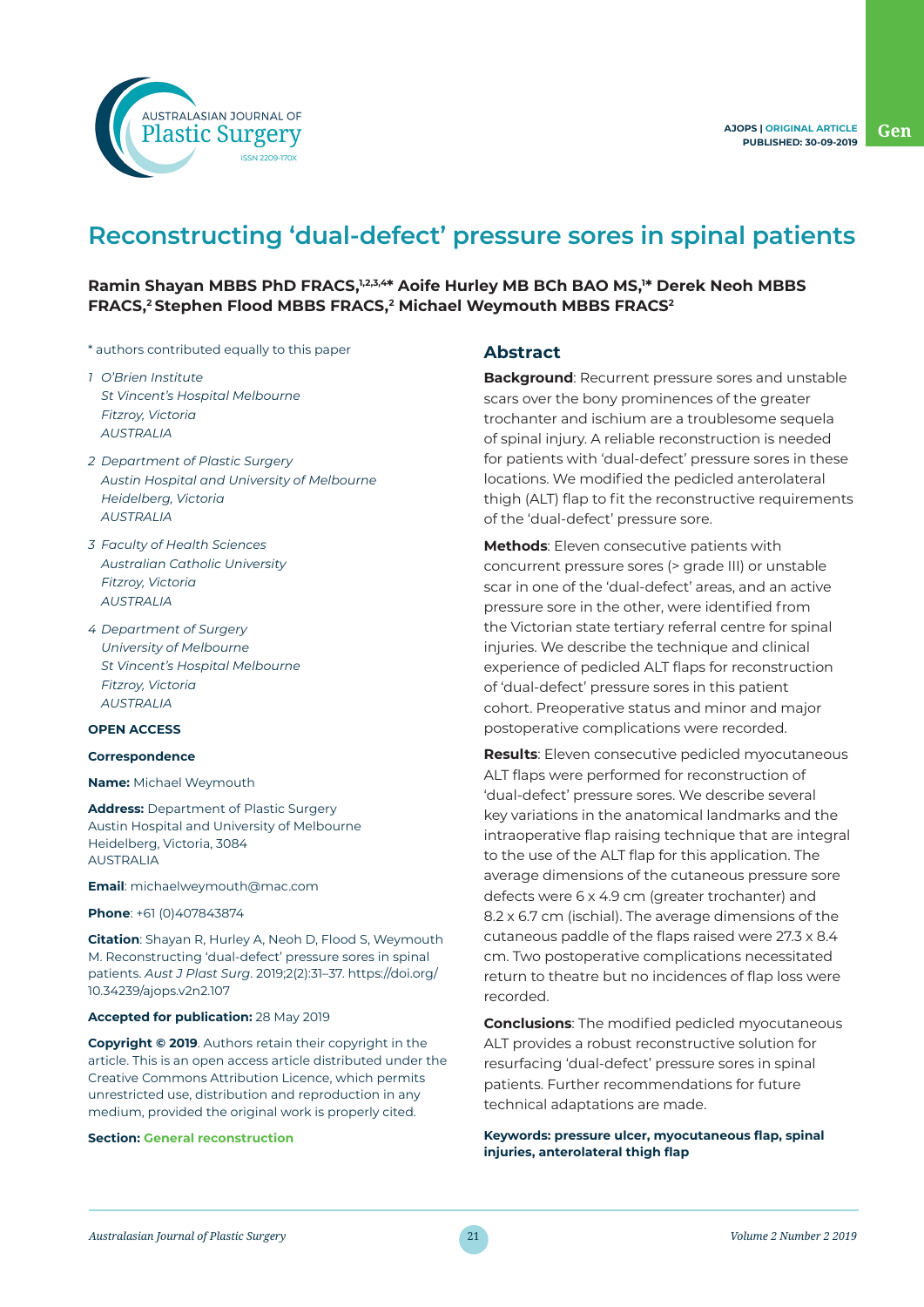# **Introduction**

Pressure sores are a common complication in bedbound patients, particularly in those immobilised due to spinal cord injury. There are estimated to be approximately 2760 patients living with spinal cord injury in Australia. The community prevalence of pressure sores in patients with spinal cord injury is approximately 23 per cent, making this a significant area of unmet clinical need.<sup>1,2</sup>

Vigilant pressure care and optimal nutrition remain the mainstays of prevention of pressure sores. However, pressure sores may be an inevitable consequence of restricted mobility and insensate weight-bearing bony prominences, particularly in areas of diminished padding due to muscular wasting. Recurrent ulceration and associated osteomyelitis often necessitate surgical debridement and long-term antibiotic treatment requiring protracted inpatient hospital stays. These admissions are often followed by ongoing dressing regimens in the outpatient setting. Once healed, unstable scar tissue makes the area prone to recurrent ulceration, and positioning the patient to avoid putting pressure on the affected area often results in synchronous pressure sores in other areas.

Reconstructing unstable scar and pressure sores requires transfer of robust, durable soft tissue from a non-weight-bearing donor site. Synchronous trochanteric and ischial pressure sores (the 'dualdefect'), in particular, pose a difficult reconstructive challenge (**Figure 1**).



*Fig 1. Marking of the trochanteric and ischial defects*

Numerous locoregional flaps have been described for the reconstruction of a greater trochanteric or ischial pressure sore but a technique for soft-tissue coverage of 'dual-defect' pressure areas has not been described.3 We sought a durable reconstructive technique for managing these concurrent pressure areas in spinal patients. The anterolateral thigh

(ALT) flap has been described for each of these defects individually,<sup>4-6</sup> however, we sought to apply the ALT flap for resurfacing the 'dual-defect' area. The ALT flap was originally described and modified by Chinese researchers in 1983<sup>7</sup> but was first described in English language literature as a free flap a year later.<sup>8</sup> The 1990s saw a surge in the use of the ALT flap in China and Japan and this was followed by the publication of a Taiwanese series of nearly 700 cases in the early 2000s,<sup>9</sup> after which the use of the ALT flap as a versatile workhorse fasciocutaneous free flap flourished.

The ALT flap is a mathes nahai type B (musculocutaneous) or type C (septocutaneous) flap and the vastus lateralis muscle is a type I mathes nahai muscle.10 The pedicle length is typically 12 cm with a pivot point approximately 10 cm below the anterior superior iliac spine (ASIS). Uses for this flap include head and neck reconstruction, upper and lower limb trauma and breast reconstruction in selected patients.10 Since coming to prominence as a mainstay of reconstructive microsurgery, however, publications describing the use of the ALT as a local pedicle flap have been comparatively sparse. The ALT flap boasts an impressive rotational arc, suitable for reconstructing defects including the anterior and posterior aspects of both the thigh and the inferior trunk, and the ipsilateral groin and ischium.10 We present and discuss a modification of the pedicled ALT flap for treatment of the 'dualdefect' pressure sore.

# **Methods**

We undertook a prospective study of 11 appropriately selected consecutive cases. Spinal cord injury patients with concurrent pressure sores grade three or above, or unstable scar in one of the 'dual-defect' areas and an active pressure sore in the other, were included.

The cases were documented using clinical photography before, during and after surgery. Institutional consent for operative procedures and individual consent for participation in this study were obtained. Patient follow-up period was recorded. Operative details including operating time, on-table position and postoperative measures such as drain-tube placement and antibiotic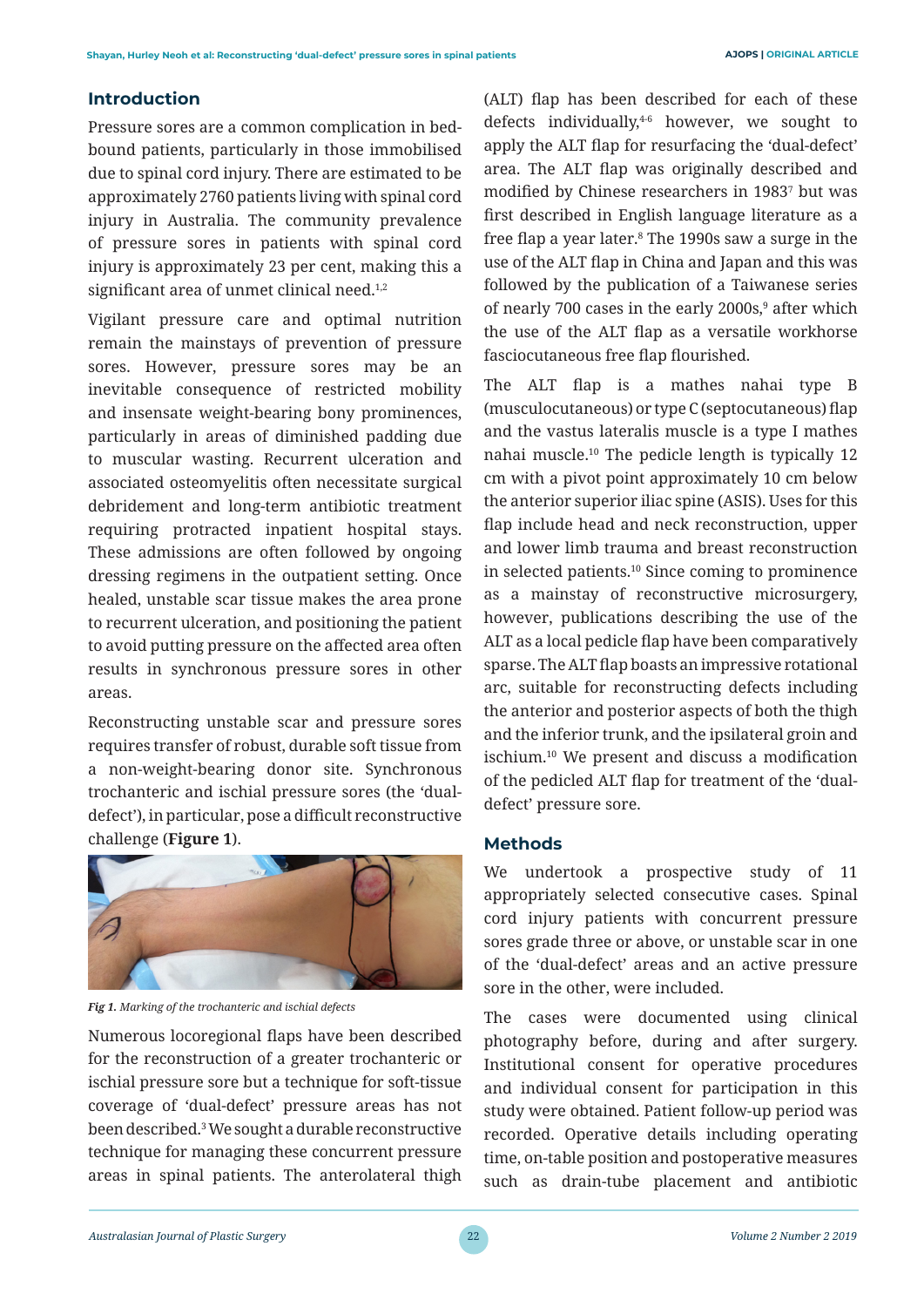

administration were recorded prospectively. All complications were recorded and categorised as minor or major, according to a predetermined scale.

## **Operative technique**

## **Flap design and markings**

The ALT flap is designed around the descending branch of the lateral circumflex artery arising from the profunda femoris artery.<sup>11</sup> Preoperative marking is undertaken using hand-held Doppler ultrasound (**Figure 2**). The ASIS (point A) and the fibula head are identified and a point 2 cm anterior to the fibula head is marked (point F). A line is drawn between the ASIS and point F (the A–F line). A point is marked 4 cm proximal to the midpoint of this line, denoting the location of the main perforator of the ALT. From this location, the point half-way to the knee and the ASIS is also marked. In ambulant patients, the perforators are said to be an average of 1.5 cm lateral to a line drawn from the ASIS to the patella<sup>12</sup> but in spinal patients the soft tissues tend to fall anteriorly, bringing the line of the perforators in line with the A–F line in the mid-thigh region.

The anticipated defect is measured and marked over the greater trochanter and ischium and a template created. The arc of rotation is planned in reverse, individually for each defect, and marked on the lateral aspect of the leg, centred on the A–F line (**Figure 2**). The template of these defects is then positioned a further 2 cm distally on the leg, to account for length lost in flap transposition. The anterior and posterior borders of the flap are marked to correspond to the lateral and most



*Fig 2. Flap design with perforator locations marked Fig 3. Mobilising the flap and preparing for flap inset*

medial points of the marked defects.

#### **Raising the flap**

To raise a flap, the pressure sores are optimally debrided and washed and the final dimensions of the defects are measured and a template created. The pedicle length from the anticipated pivot point (approximately 10 cm below the ASIS) to the edge of the skin paddle is then remeasured intraoperatively. Initially the anterior incision is made, approximately 10–15 cm long, and continued down to the fascial layer, until the muscle fibres of the rectus femoris are visualised. At this stage it is important to verify the identity of this muscle (a task made more difficult in the spinal patient due to the adhered planes and atrophied musculature) because it is possible to commence the subfascial dissection too laterally and risk inadvertently dividing the critical skin perforators. Once the rectus femoris muscle has been identified, the fascia is incised over the muscle and the cleft between the rectus femoris medially and vastus lateralis laterally is followed down to the dominant pedicle (descending branch of the lateral circumflex femoral artery—LCFA), which is traced distally. The already non-functional motor nerve accompanying the vascular pedicle is ligated without consequence. Once again, care must be taken as tissues are adherent around the vessels and the pedicle is friable. Once the pedicle has been fully identified and mobilised, the skin paddle is defined and islanded to the subfascial level (**Figure 3**). The vastus lateralis may be included in the flap, and mobilised and divided at the distal musculotendinous junction, and an additional 1 cm extension of fascia lata is left distally.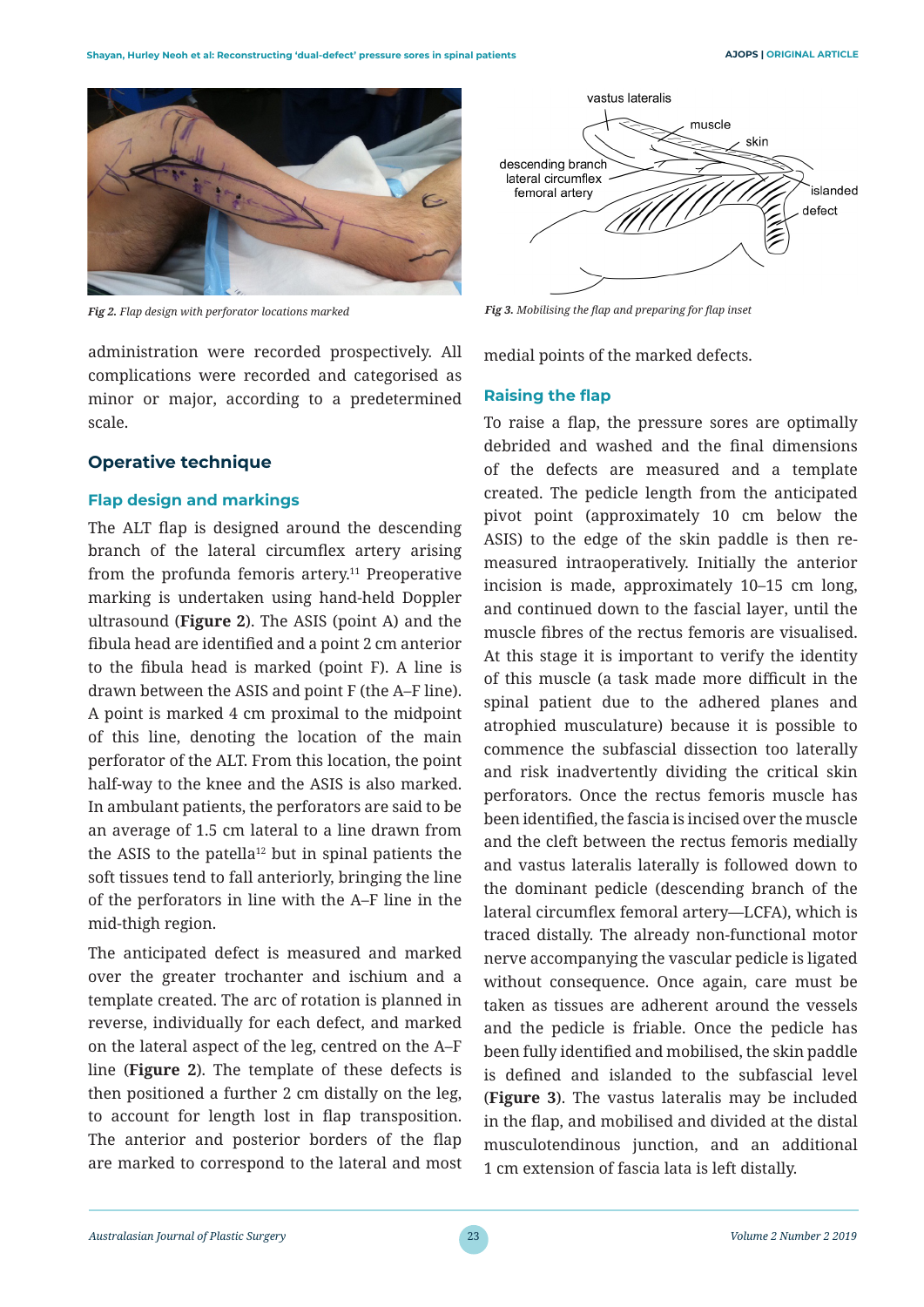## **Flap inset and postoperative management**

The distal tip of the flap is inset into the ischial defect with deep 2-0 vicryl parachuted stitches. The skin paddle is inset with 3-0 monocryl interrupted deep dermal and simple interrupted nylon sutures. One or two 10 Blake's drain tubes are run along the length of the flap and a separate drain tube is run along the length of the thigh donor site (**figures 4**  and **5**).

Postoperative management consists of strict pressure care with no direct pressure on the flap or donor site for six weeks. Drain tubes routinely remain in situ for two weeks and cutaneous nylon sutures are removed after three weeks.



*Fig 4. Flap inset with 3.0 nylon; location of drain tubes*



*Fig 5. Closure of donor site with 3.0 nylon; location of drain tube*

## **Results**

The 11 recruited patients were aged between 34 and 73 years old at the time of surgery, averaging 48.2 years old. The cases were followed up for an average of 20.5 months. Measurements were taken for each of the pressure ulcer defects and the dimensions of the flap used to reconstruct these 'dual defects' were also recorded. The size of the trochanteric pressure sores was an average of 6 × 4 cm and the ischial pressure sores were slightly

larger at  $8.2 \times 6.7$  cm. The pedicled ALT flaps raised ranged from  $19 \times 9$  cm to  $33 \times 8.5$  cm, with average flap dimensions of  $27.3 \times 8.4$  cm (**tables 1** and **2**).

Seven of the patients experienced minor complications in the postoperative period. Five of these complications were wound infections that were treated conservatively with appropriate antibiotic cover and did not necessitate a return to theatre. Two patients were anaemic postoperatively (haemoglobin <120 g/L) but did not require blood transfusion. There was one major complication, a donor site haematoma that necessitated return to theatre for washout. There were no unplanned readmissions.

# **Discussion**

Pressure sores occur in nearly a quarter of patients with spinal cord injury in Australia.<sup>1,2</sup> Many patients undergoing pressure care nursing for an initial defect in one of the common pressure areas suffer a second synchronous pressure sore in another area. Furthermore, one pressure sore, even when eventually healed, results in chronically attenuated or unstable skin that is susceptible to further metachronous episodes of breakdown in the future. Overall, this problem is not only morbid and in some cases, life-threatening for these patients, but also an enormous resource and staffing burden for the healthcare system.

Trochanteric and ischial 'dual-defects' can be particularly troublesome in chronically bedridden or wheelchair-bound patients following spinal injury. Current commonly used techniques for reconstructing these defects include the V-Y advancement flap based on perforators of the superior or inferior gluteal arteries, the tensor fascia lata (TFL) flap, or the profunda-based posterior thigh or posteromedial thigh flap.

While researchers have previously described use of the ALT flap for reconstructing either trochanteric or ischial pressures sores, the use of a locoregional flap for 'dual-defect' reconstruction has not been described. Lee a described a new technique of transferring pedicled thigh and vastus lateralis myocutaneous flaps for reconstruction of recurrent ischial pressure sores in 2007, in which the flap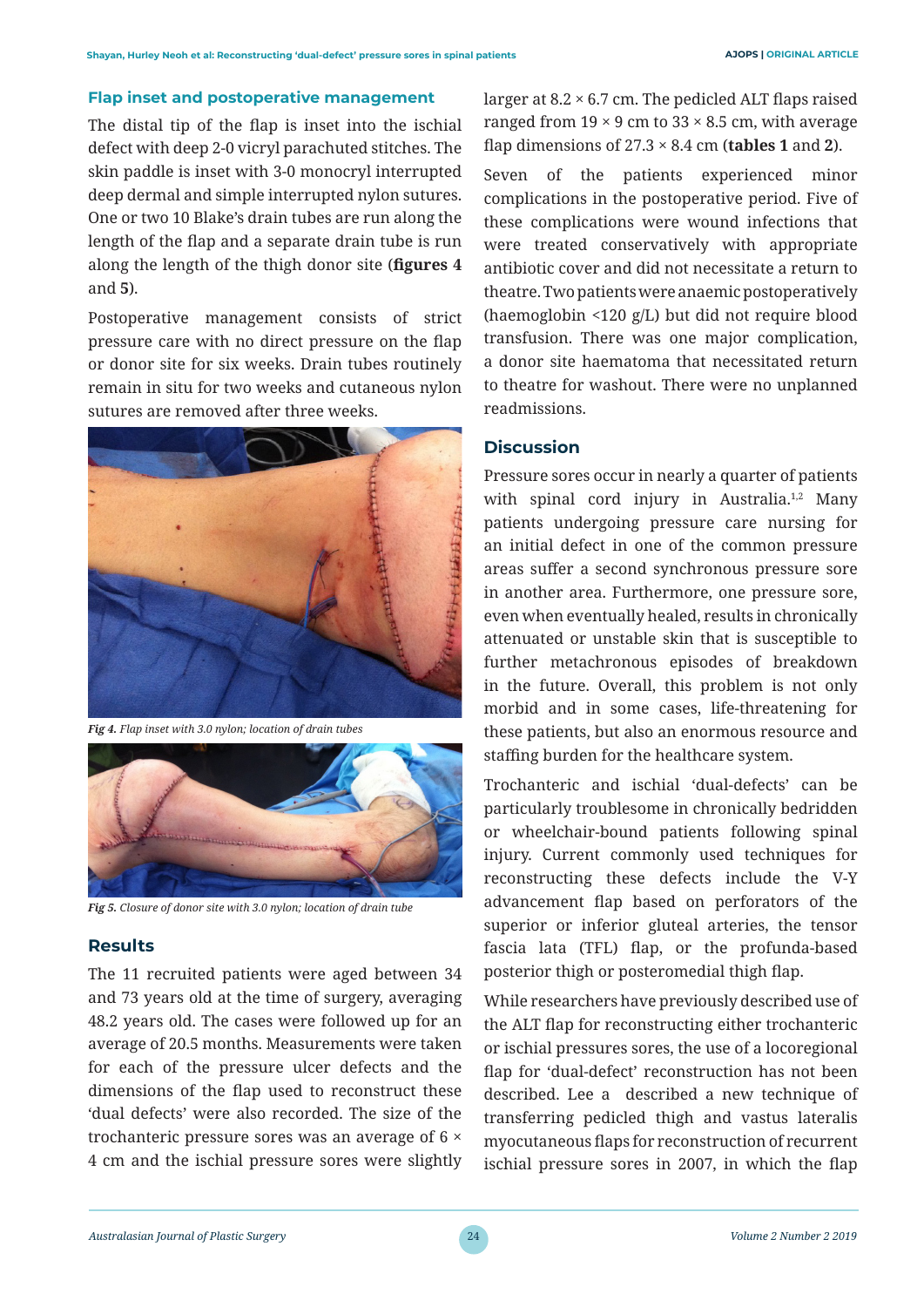| <b>Patient</b><br>age/sex | <b>Level of injury</b>        | <b>Location and size of</b><br>pressure sore/s (cm) | <b>Flap size</b><br>(c <sub>m</sub> ) | <b>Complications</b>                                                                                                                       | <b>Follow-up</b><br>(months) |
|---------------------------|-------------------------------|-----------------------------------------------------|---------------------------------------|--------------------------------------------------------------------------------------------------------------------------------------------|------------------------------|
| 34/M                      | T7 complete<br>paraplegia     | $R$ Isch $-20 \times 20$<br>R GT unstable scar      | $27 \times 9$                         | Anaemia (no<br>transfusion)                                                                                                                | 30                           |
| 35/M                      | C6 complete<br>quadriplegia   | $LGT - 8.5 \times 6$<br>L Isch unstable scar        | $30 \times 8$                         | Minor wound<br>infection                                                                                                                   | 14                           |
| 37/M                      | C5 incomplete<br>quadriplegia | $LGT - 12 \times 8$<br>L Isch unstable scar         | $23 \times 8$                         | Minor wound<br>infection                                                                                                                   | 14                           |
| 43/F                      | T6/7 complete<br>paraplegia   | L GT unstable scar<br>L Isch $-5x4$                 | $27 \times 7$                         | Nil                                                                                                                                        | 22                           |
| 48/F                      | T4 complete<br>paraplegia     | $Isch - 6x 4$<br>$GT - 5 \times 4$                  | $32 \times 9$                         | Minor: junction slow<br>to heal                                                                                                            | 24                           |
| 50/M                      | L1 complete<br>paraplegia     | L Isch $-9x6$<br>$LGT - 5 \times 5$                 | 29x9                                  | Minor:<br>- minor wound<br>infection<br>- anaemia (no<br>transfusion)<br>Major:<br>- two months postop<br>infected donor site<br>haematoma | 25                           |
| 52/M                      | T12 complete<br>paraplegia    | R Isch - 10 x 6 R GT unstable<br>scar               | $30 \times 7.5$                       | Minor wound<br>infection                                                                                                                   | 9                            |
| 53/F                      | T4 incomplete<br>paraplegia   | $L$ Isch – 10 x 8<br>$LGT - 2 \times 2$             | $19 \times 9$                         | Nil                                                                                                                                        | 28                           |
| 53/F                      | T4 incomplete<br>paraplegia   | $R$ Isch – 4 x 3<br>$RGT-6 \times 6$                | $25 \times 9$                         | Minor wound<br>infection                                                                                                                   | 25                           |
| 53/M                      | C6 complete<br>quadriplegia   | $Isch - 2x1$<br>$GT - 4 \times 3$                   | $33 \times 8.5$                       | Nil                                                                                                                                        | 8                            |
| 73/M                      | C7 quadriplegia               | L Isch $-8 \times 8$<br>L GT unstable scar          | $26 \times 8$                         | Nil                                                                                                                                        | 27                           |

| Table I. Pressure sore defect clinical data and patient demographics |  |  |  |  |
|----------------------------------------------------------------------|--|--|--|--|
|----------------------------------------------------------------------|--|--|--|--|

*Key: Isch=ischium GT=greater trochanter L=left R=right F=female M=male*

#### **Table 2. Summary of pressure sore defect clinical data and patient demographics**

| Av. age (years) | Av. size of<br>trochanteric<br>pressure sore (cm) | Av. size of ischial<br>pressure sore (cm) | Av. flap size (cm) | Av. follow-up<br>(months) |
|-----------------|---------------------------------------------------|-------------------------------------------|--------------------|---------------------------|
| 48.2            | $6 \times 4.9$                                    | $8.2 \times 6.7$                          | $27.3 \times 8.4$  | 20.5                      |

was tunnelled through the thigh and inset into the ischial pressure sore posteriorly.6 In 2011, Kua described an islanded, pedicled ALT flap tunnelled via a lateral subcutaneous tunnel for recurrent ischial ulcers.4 Wang and Tzeng both described the reconstruction of trochanteric defects using a proximal pedicled ALT flap.5,13

Here we describe use of the pedicled ALT flap—a robust, simple musculocutaneous flap pedicled on the descending branch of the LCFA and the standard musculocutaneous or fasciocutaneous perforators of the ALT flap—for single-stage reconstruction of 'dual-defect' trochanteric and ischial pressure sores. This flap is not tunnelled and incorporates the entire vastus lateralis muscle, providing robust, vascularised muscle coverage of the bony prominences that may be chronically osteomyelitic, as well as resilient skin derived from a donor site that is usually well out of the typical 'zone of injury' of peri-pelvic pressure sores. Moreover, this flap is amenable to further advancement, if need be, and the donor site may be closed directly and is unlikely to be subject to pressure during future pressure care nursing. The addition of the vastus lateralis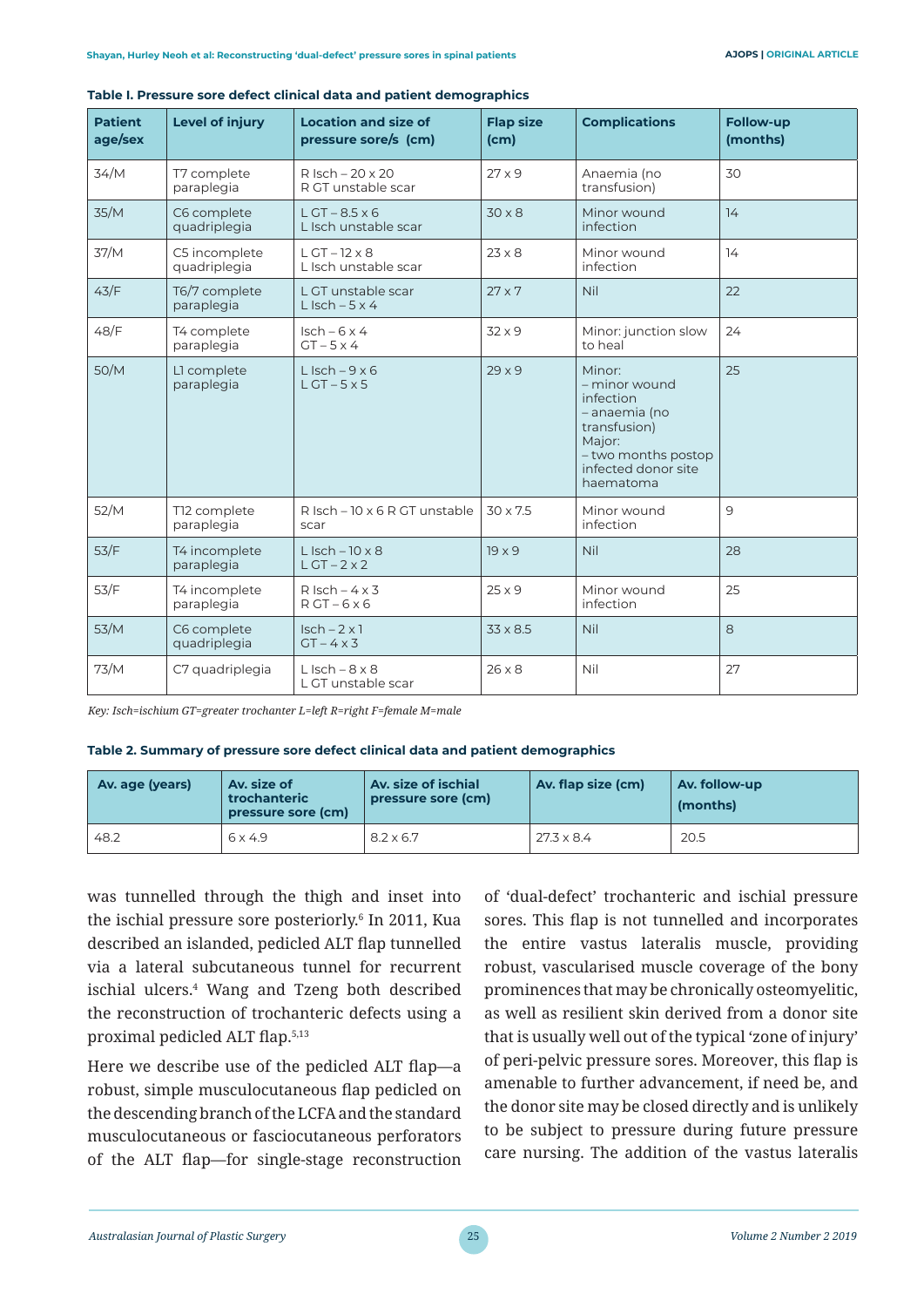muscle to the cutaneous component of the ALT as a composite flap is without functional significance, as these patients are not ambulant. In addition, the subjective experience of the pain of dividing a muscle is not an issue and the issue of dysreflexia reported by spinal physicians with flaps in which the gluteus maximus muscle is divided does not seem to be as much of an issue.

The results of this study demonstrate the safety of this reconstructive method, particularly important in this already physiologically compromised patient cohort. Although two of the patients were anaemic in the postoperative period, none of the patients required administration of blood products and only one patient required a return to theatre. Minimising complications and returns to theatre is paramount, as these patients often already have protracted inpatient hospital admissions.14

Other advantages of this flap include the increasing familiarity of plastic surgeons with the anatomy of the ALT flap, making it quick and easy to raise. The flap can resurface dual trochanteric and ischial defects using healthy skin usually unaffected by pressure in chronic bedridden patients. The fascia lata cuff facilitates excellent watertight parachute inset into the defect. The use of the vastus lateralis facilitates easier donor site closure, allowing a wider skin paddle to be designed. Finally, a lack of any functional donor site morbidity in this patient group makes the pedicled ALT flap an ideal choice for resurfacing dual trochanteric and ischial defects.

It is our experience that several technical differences from the normally reliable soft-tissue anatomy and bony landmarks used in preoperative marking are important in this spinal injury patient population. We suggest several technical variations on the traditional description of the ALT flap to allow for altered anatomy in this patient group. Firstly, the anatomical landmark of the lateral border of the patella (and thus the A–P line) may be less valid than in the ambulant patient, as the patella is frequently subluxed. In our patient population we found a point that is 2 cm anterior to the head of the fibula (point F) is a more reliable marker of the true lateral aspect of the leg and recommend that the skin paddle be centred on this line (the A–F line) as the key landmark for the raise.

Secondly, the soft tissues are often atrophic and have slipped anteriorly around the convexity of the leg—this must be taken into account when marking the flap as perforators may arise anterior of the position that would be expected in the ambulant patient. This factor means that the preoperative Doppler ultrasound is of greater importance than in raising the ALT perforator flap for the ambulatory patient. In patients for whom the circulation of the thigh integument is medially dominated (these patients would normally be converted to an anteromedial thigh flap if an intended ALT flap was found to be devoid of adequate cutaneous perforators<sup>12</sup>), the preoperative Doppler ultrasound detected a dominant cutaneous perforator from the transverse branch of the LCFA, through the TFL muscle, and the flap was extended superiorly to maintain continuity with this perforator in the skin paddle. In these cases the flap was not islanded superiorly.

Finally, it must be remembered that the quality of the tissues of long-term spinal injury patients is very different from the tissues of patients without spinal injury. In long-term spinal injury patients the skin becomes atrophic, the muscles become attenuated and friable and the tissue planes are therefore distorted. Extra care must be taken during flap dissection as tissue planes in this patient group are adherent and difficult to identify, while vessels are more friable and may be more difficult to discern than in the ambulant patient. The surgeon must question the safety of perforator dissection in unreliable tissue planes, and more robust pedicles, such as the descending branch of the LCFA, are much safer.

# **Conclusion**

This study demonstrates that the pedicled ALT flap, with the technical variations described, is a safe and effective technique for reconstructing challenging 'dual-defect' pressure sores and can be viewed as a core element of our reconstructive armamentarium for spinal patients.